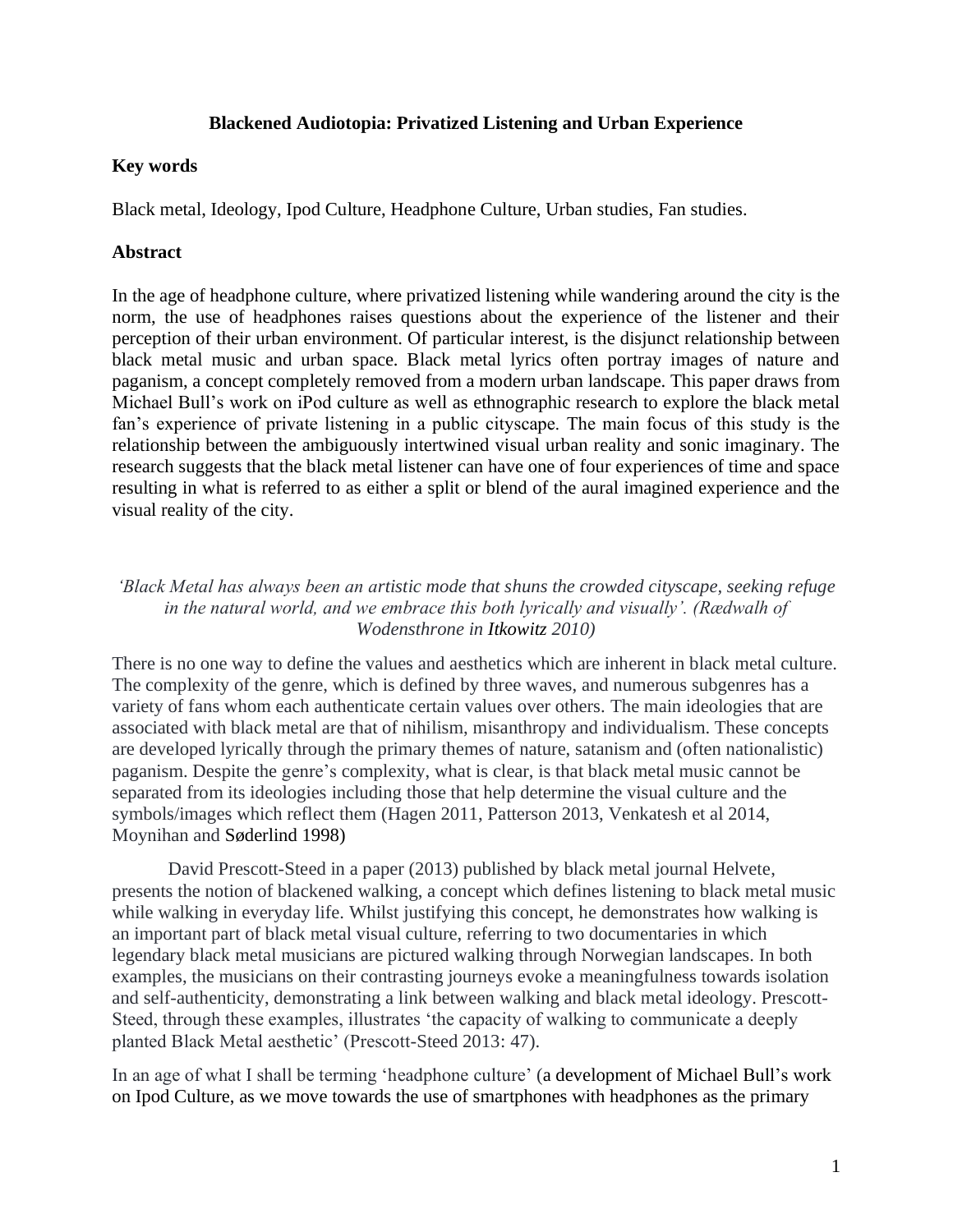mode of privatized listening) where listening to music while walking through a city has become the norm, the notion of blackened walking raises questions about how blackened walkers encounter different experiences of the modern city. Black metal's strong connection to ideology and signification further complicates the notion of blackened walking. The walker's mind may become occupied by these concepts and images, changing their perception of the city through the enhancement of emotion and imagination.

With the intention of exploring the blackened walker's personal experience of private listening in a public cityscape, I have utilized a qualitative online survey. Using narratives of blackened walkers, I have investigated the relationships between the listener, the sound world and the visual world. As the blackened walker travels through the city, their sound world is blaring black metal music while their visual world depicts the ordinary urban. The images conjured from the music and the reality of the images observed are often perceived as antithetical to one another. The main focus of my research is this relationship between the ambiguously intertwined visual urban reality and sonic imaginary. The visual urban reality defines the city that the headphone user sees around them, their reality, and the sonic imaginary describes the music that they hear which affects their imagination. My research has suggested that the blackened walker can have one of four experiences of time and space resulting in what I refer to as either a split or a blend of the aural imaginary and urban material reality. The blackened walker can either blend the worlds experiencing either a *transformed real* or an *aestheticized real*, or split them experiencing an *unconscious imagined* or a *lucid imagined*. These experiences are not necessarily mutually exclusive, a blackened walker may experience a combination of blend and split, real and imagined, or a fusion of the various experiences in any sequence. In the figure below I have laid out each of these terms and their explanations.

| <b>BLEND</b>              |                                                                                                                                                                      |
|---------------------------|----------------------------------------------------------------------------------------------------------------------------------------------------------------------|
| <i>Aestheticized real</i> | The walker aestheticizes the city, enhancing<br>their perception of it.                                                                                              |
| <b>Transformed real</b>   | The walker transforms the city, with music<br>induced fantasies.                                                                                                     |
| <b>SPLIT</b>              |                                                                                                                                                                      |
| Unconscious imagined      | The walker 'spaces out', unconsciously<br>entering and exiting their own imagination in<br>a manner that minimizes their attention to the<br>urban material reality. |
| <b>Lucid Imagined</b>     | The walker consciously enters their<br>imagination, fantasizing a different landscape<br>or image than the one before their eyes.                                    |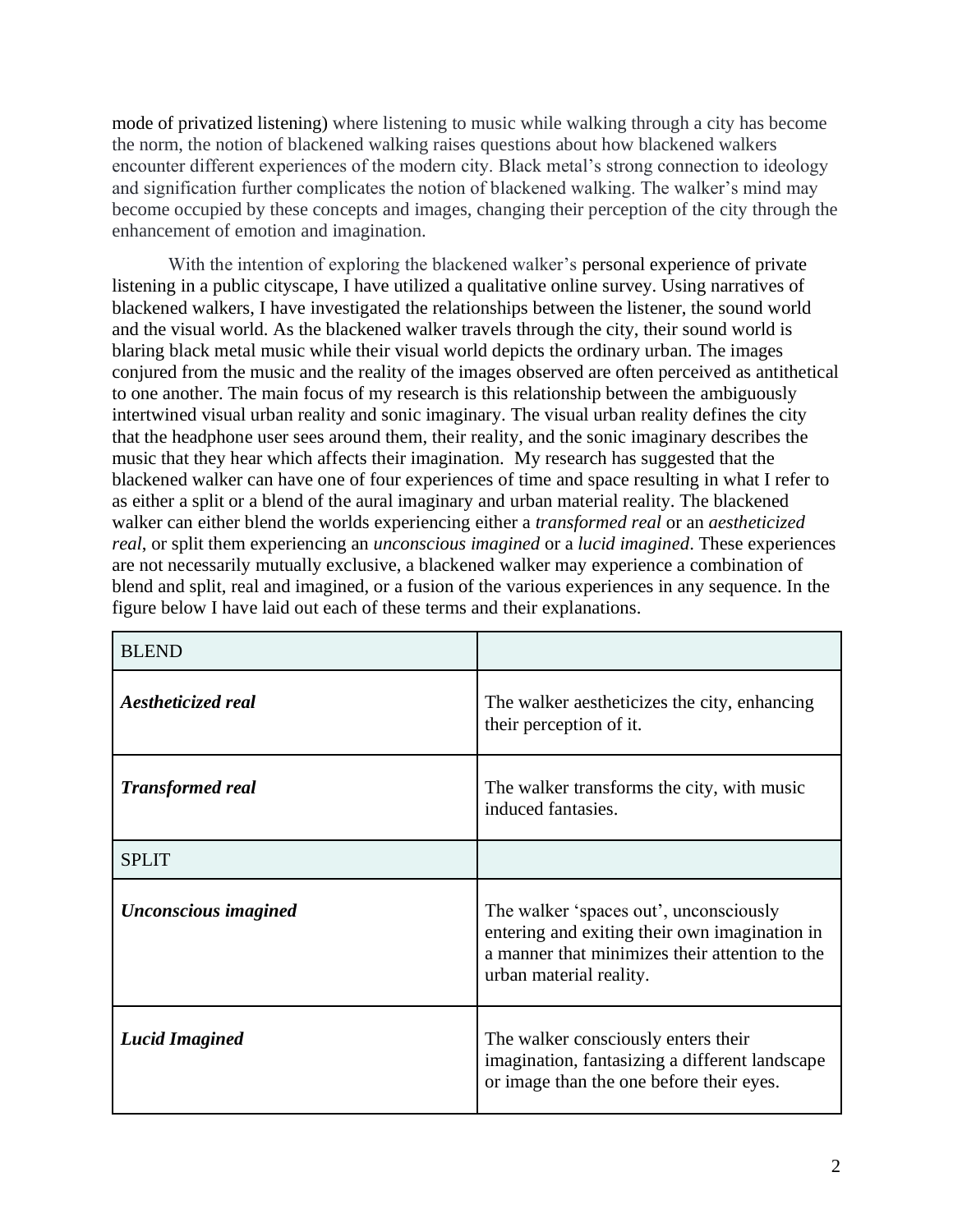Figure 1: Four experiences of the relationship between sonic imaginary and visual urban reality.

These categories of the relationship between sonic and visual help to analyse and explain the differing experiences of blackened walkers, showing how music can affect the fan in daily life.

## **Methodology**

I conducted an online survey of ten questions, distributed on social media through my own personal Facebook account, the account of an existing contact from Groningen in the Netherlands, as well as Facebook groups 'UK Black Metal' and 'Black Metal Purgatory' which have the combined reach of 9,798 members. The survey generated seventy-six responses from individuals who self-identify as black metal fans living in a city. Participants are from a variety of countries and cities, the majority being from the UK (forty participants) second to the UK was the twenty-five respondents from the Netherlands (sixteen of which are from Groningen) leaving five from the USA, three from Germany, and one each from Sweden, Denmark and India. The purpose of this research was to gain general information about the private listening experience of the black metal fan in the city. Due to this, the survey was not specific in terms of gender, race, ethnicity, age or class and none of these aspects were collected as data.

Participants were asked how, when and where they listen to black metal music, followed by whether they listen to music while 'on the go' or when walking or cycling. 94.67% of the respondents confirmed that they do listen to black metal while on the go, while 93.24% claimed to walk or cycle while listening. Thus, 94% of the respondents engage in some form of blackened travelling.

## **Black Metal Ideology in Headphone Culture**

Research into private listening varies drastically from ethnographic research into the bedroom listening of vinyl records and case studies on the Walkman, to subcultural fan studies and analyses of iPod culture. Michael Bull in his book 'Sound Moves: iPod Culture and urban experience' (2007) suggests two perspectives of iPod culture: a Bergsonian act of liberation and an Adornoian act of colonization. The former presents the optimistic ideology of the iPod user as having cognitive freedom and an increased control over space. The latter pessimistically refers to the iPod user as a symbol of conformism and one dimensionality whose reliance on a mediated experience highlights the 'fetishizing role of music in the management of contemporary urban experience' (Bull 2007: 122). My research resonates more closely with the Bergsonian perspective, suggesting that blackened walkers are not conforming to modern society, but adapting to its symptoms either by blocking out noisy cities (splitting the sonic and the visual) or enhancing their urban environment (blending the sonic and the visual).

In conjunction with these theories Bull presents his concept of audiotopia, 'Audiotopia comprises the desire for immersive auditory experience whereby the users' chosen soundworld eradicates the preexisting soundworld that users inhabit' (Bull 2012). The audiotopia is an experience inherently connected to private listening in a public space. It describes the intense pleasure that the iPod user enjoys when travelling through the city, as it enables the user to block out the external environment both sonically and, as I will argue, mentally. Bull uses this concept of audiotopia to illustrate the toxic pleasures of iPod listening, claiming that iPod use becomes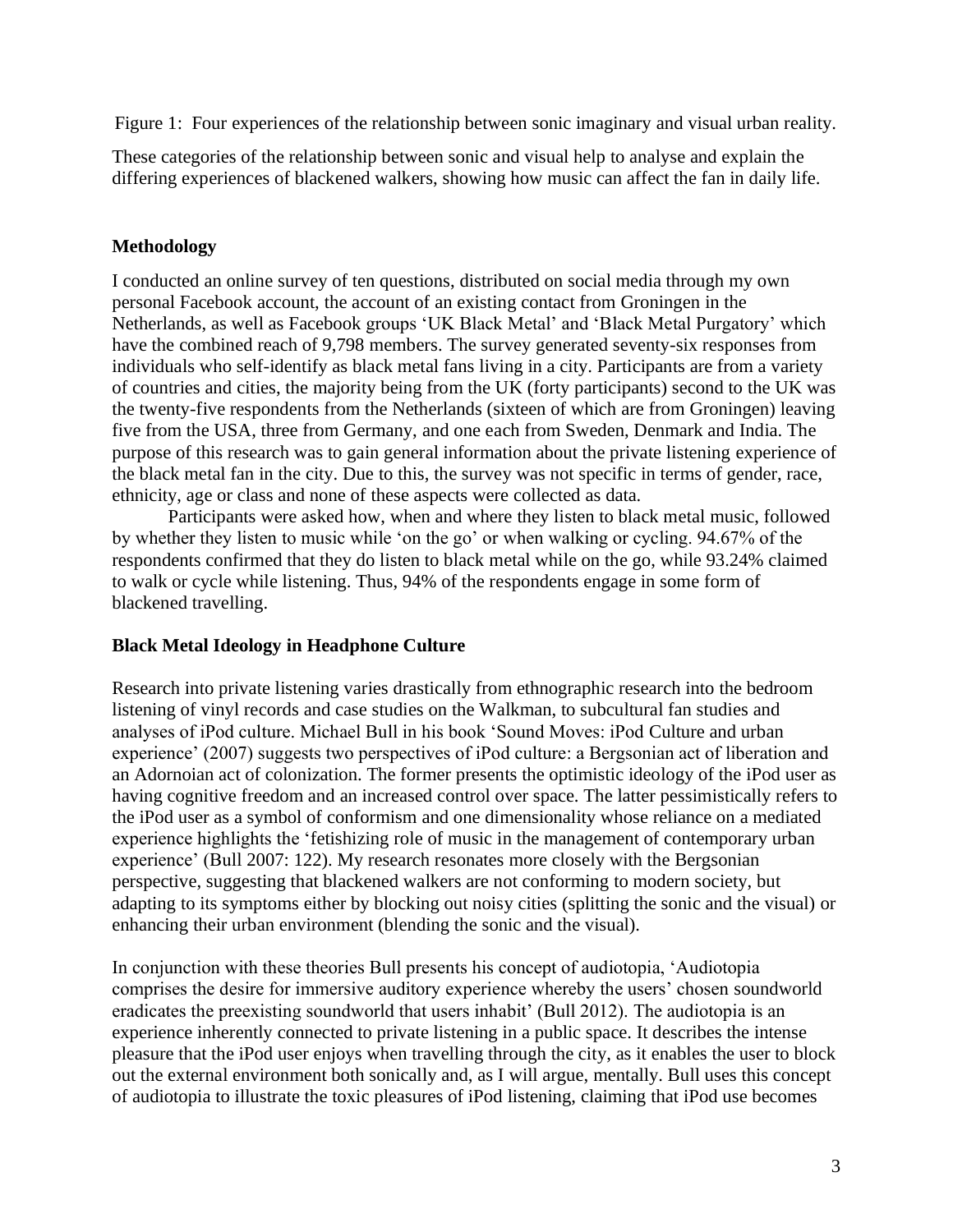addictive, antisocial and eventually physically harmful (hearing damage). Despite Bull's emphasis on toxicity, he does, however, explore the many positive effects of iPod culture.

Bull's work examines the iPod users control of the sonic environment and the cognitive effects of this control. iPod users sonically control their environment by blocking out external noise for the purpose of mood maintenance. There are several effects that Bull presents: minimizing stress of a busy urban environment, desire for a particular feeling (such as nostalgia, calm, happiness etc.) and individual empowerment. Each of these cognitive effects were present in the responses of my survey, participants reported both consciously and subconsciously listening to black metal for a particular cognitive experience.

While almost all iPod users claim a desire for blocking out external noise, the reasons behind their decision differs from user to user. The psychological benefit of individual empowerment was a popular effect among blackened walkers. Several survey participants mentioned feeling powerful or linking the music with solitude and concentrating on the self. This may be due to the notion of individualism present in black metal ideology. Black metal Individualism is realized through Satanism and depicted through isolation of bleak landscapes. In the paper 'Eschewing Community' (2014) Vivek Venkatesh (et al,) present the black metal fan as an individual who eschews community and welcomes solitude. The research draws its conclusions from interviews as well as from black metal documentaries involving established musicians. In this paper, listening and appreciating black metal music is perceived, by the participants, as an individual and personal activity. This is exemplified by one particular respondent who states:

'...black metal appreciation is done on an individual level [with] solitude [in] peace and quiet...ideally, there should not [even] be any black metal shows [because] it needs to be appreciated at an individual level!' (Venkatesh et al 2014).

The sense of the individual is linked with empowerment of the self that is central to black metal ideology, along with self-reliance and solitude. Front man, Gaahl of Gorgoroth reveals his personal understanding of individualism in the documentary *True Norwegian Black metal* (VICE 2011) where he declares that one should only worship the 'God within yourself, because that's the only true God'. Here Gaahl is emphasizing the importance of self-reliance, of not following the universal God but the God within the individual. With the emphasis on individualism in black metal, it is unsurprising that the participants of the survey claimed feelings of isolation and self-empowerment as either a conscious or subconscious aim of blackened walking.

The reason for desiring control for one's sonic environment is not always its cognitive affect. Some individuals seek escapism or even isolation through blocking out the external noise of the people around them. Misanthropy is another value attached to black metal ideology. This hatred of humankind may act as a form of motivation to impede human interaction through control of the sonic environment. In his book on extreme metal, Kahn-Harris ties together misanthropy and individualism under what he terms black metal satanic ideology (Kahn-Harris 2007: 40). Here the importance of the self and the hatred of humanity become intertwined. Many participants of my survey were explicitly misanthropic in their answers, some utilizing black metal as a way of channeling misanthropia and others claiming an enhancement of misanthropia through black metal.

Through these examples of misanthropy and individualism, it is apparent that black metal ideologies are directly involved in the experience of blackened walkers' iPod use. Either by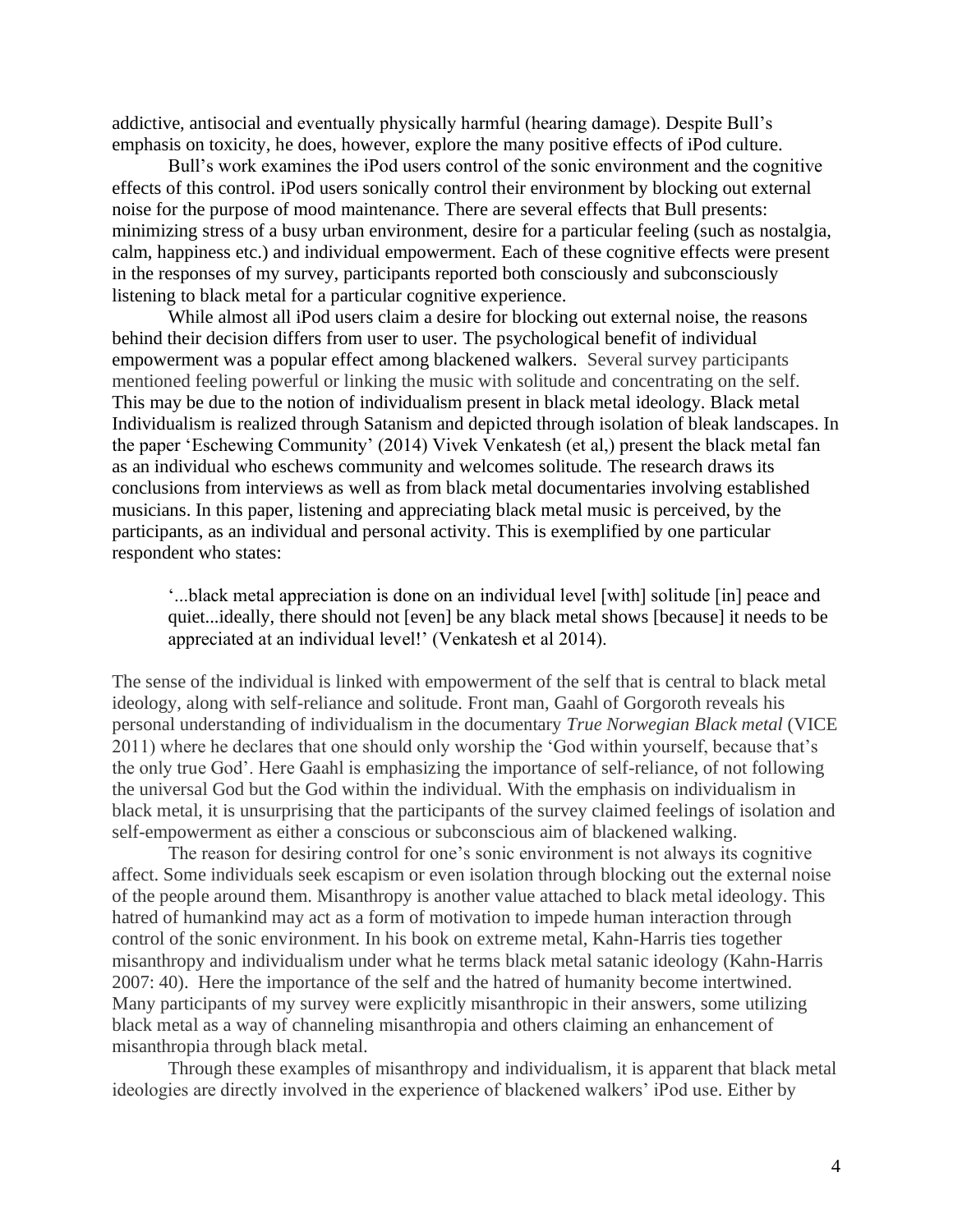being the reason for sonic control or the effect of sonic control, black metal values act as a central component to the iPod user's experience of blackened walking. It can be assumed then that blackened walkers and varying other music fans might differ in their approach to headphone use. By studying the headphone users and their blackened audiotopia in relation to the work of Bull and Prescott-Steed, I attempt to reach a deeper understanding of the black metal fan within headphone culture.

# **Split or Blend**

All four experiences of the relationship of sonic imaginary and visual urban reality can be simply and broadly defined as daydreaming. Daydreaming falls somewhere between low and medium focus on the spectrum of consciousness, occupying a liminal state that is neither fully awake, with direct access to rational and logical thought, nor sleeping and unconscious. Instead, it remains a mix of both waking and sleeping, a distracted state of consciousness often involving free-flowing associative thought (Gelernter 2016, Singer 2014). The four experiences of the relationship of sonic and visual which I have compiled from my research can be further understood in relation to the spectrum of consciousness fabricated by David Gelernter (2016) in his book *The tide of Mind: Uncovering the Spectrum of Consciousness* (see figure 2).

| Spectrum | High<br>focus   | <b>MEMORY</b> use is<br>disciplined,<br>focused                | rational                                                                         | <b>THOUGHT IS</b><br><b>REFLECTION,</b><br><b>SELF-AWARENESS</b><br>are strong |
|----------|-----------------|----------------------------------------------------------------|----------------------------------------------------------------------------------|--------------------------------------------------------------------------------|
|          | Medium<br>focus | <b>MEMORY</b> use<br>ranges freely,<br>wanders<br>occasionally | <b>THOUGHT</b> seeks<br>experience                                               |                                                                                |
|          |                 |                                                                |                                                                                  | emotions emerging<br>daydreams beginning                                       |
|          | Low<br>focus    | <b>MEMORY</b> takes off<br>on its own                          | <b>THOUGHT drifts</b><br><b>REFLECTION,</b><br><b>SELF-AWARENESS</b><br>are weak |                                                                                |
|          |                 |                                                                |                                                                                  | emotions blooming<br>dreaming                                                  |

Figure 2: 'A quick sketch' The spectrum of consciousness (Gelernter 2016).

All four experiences fall between medium focus to low focus consciousness, the blending of visual and sonic being higher on the spectrum as it involves a more self-aware creativity, while the split is lower on the scale, the subject imagining the images they associate with the music.

## **BLEND**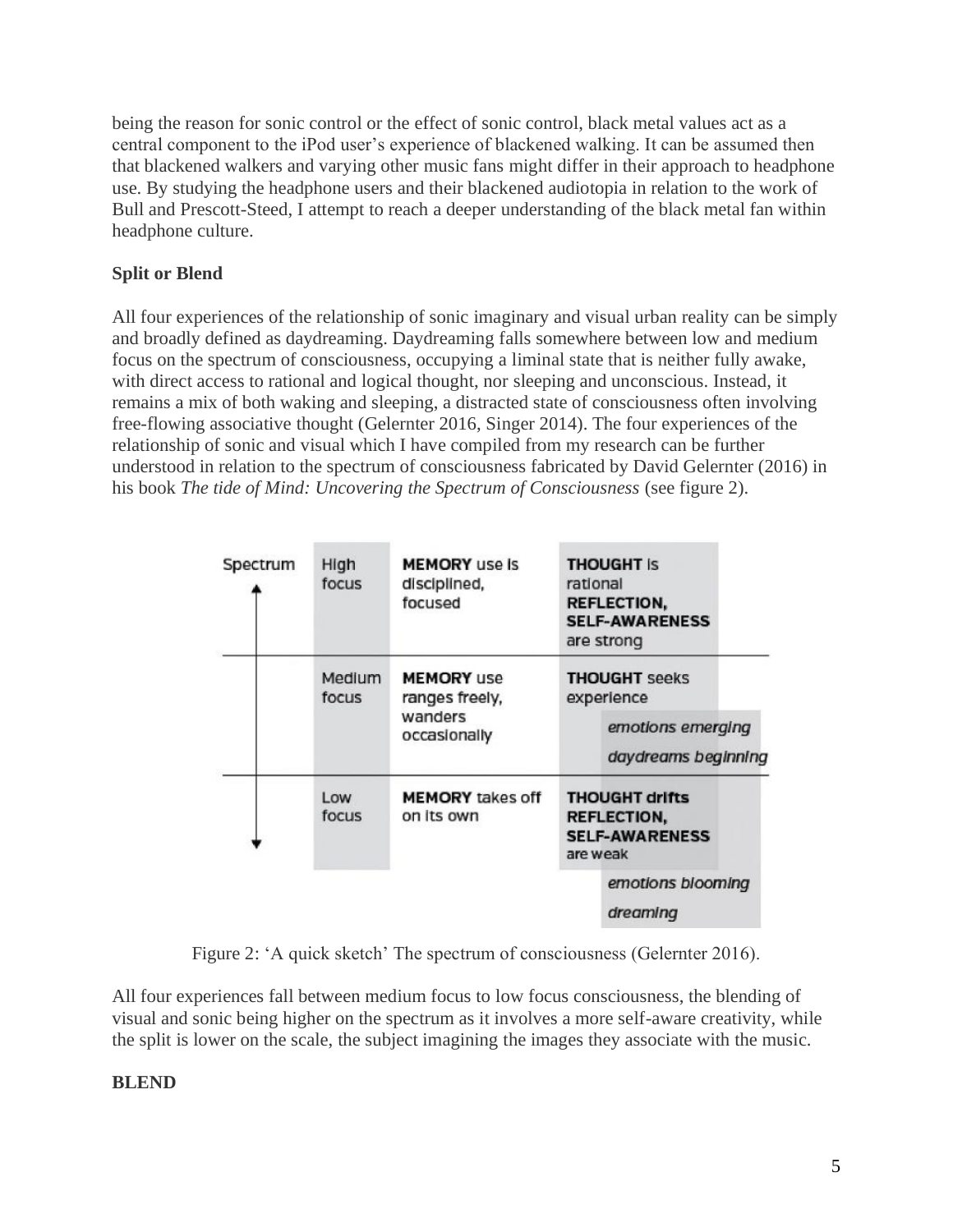#### *Aestheticized real*

The *aestheticized real* is rather high on the spectrum of consciousness as it involves both visualand self-awareness, without rational and logical thought but with creative and associative thinking. This particular experience is not unique to the blackened walker, its namesake deriving from what Bull would call an aestheticization of the city where 'the terrains of imagination and the physical environment run into one another to the extent of being barely distinguishable' (Tim Ingold in Prescott-Steed 2012: 53).

In this state, the blackened walker aestheticizes the city, thus enhancing their perception of it in terms of traditional black metal imagery. Through this aestheticization, the participant strips the city of its cultural and anthropological significance for the purpose of artistic pleasure.

The *Aestheticized real* was the most popular experience in my survey. This may be due to it being the most flexible of both the blend and split, with the subject either subconsciously reacting to the music or consciously relating the music to their surroundings. A few participants conveyed how the music does not affect their thought process directly, but on more of a subconscious level. One participant declared, 'It acts like more of a soundtrack to whatever I'm doing at the time. It's mostly adding flavor to my current environment' and another: 'It's more of a reassuring background noise in such situations [walking through the city]'. Both of these participants reach cognitive control through sonic privatization, achieving the experience of the *aestheticized real*: a way of colouring or enhancing the urban space so to change one's perception of it. Uninterrupted mediated experience is achieved through sonic privatization, in both cases the participants maintaining a blackened audiotopia.

A clear awareness of aestheticizing the city was apparent in various responses from the survey. A few participants realized how black metal affected their perception of the city:

'[the city] feels much darker. You feel alone from people around you'

'I feel it [black metal] reflects the grim, functional beauty of the city'.

Both responses show awareness of the aestheticized real which has been obtained through headphone use. These participants are allowing the musical and extra-musical aspects of black metal to affect their imagination, words such as 'grim' and 'dark' as well as images such as solitude all reflect differing themes present in black metal ideology and visual culture.

In certain cases, black metal ideologies are firmly connected to the subject's experience of the city when in a blackened audiotopia. Aestheticization of urban space can afford feelings of empowerment and empowered isolation, cognitive effects which are directly connected to the individualism implicit in black metal. Several survey participants mentioned feeling powerful or linking the music with solitude and concentrating on the self. 'It makes time stand still for me, allows me to focus on the nuances of how the buildings look, how people move and behave... it creates a certain sense of being above it all'. For this participant, individualism and selfempowerment are evoked when listening to black metal. They aestheticize the city to make them feel like the all-powerful observer. Another response shows a different side of black metal ideology, that of isolation:

'Black metal intensifies the feeling of solitude and sharpens my visual awareness, especially in large open spaces...music in general serves as a kind of distancing barrier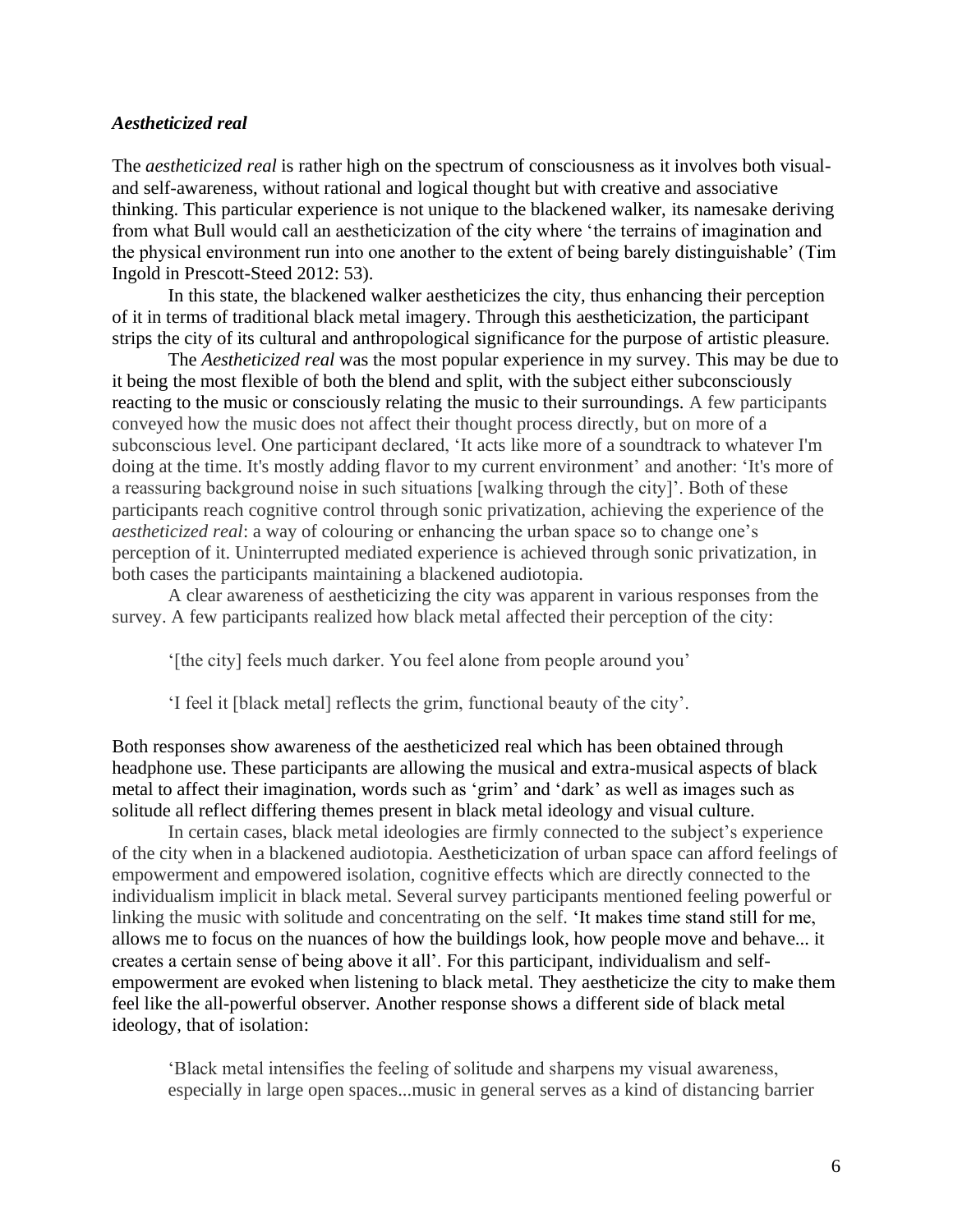between me and others when I'm out, but black metal is probably the best at doing that since I become very focused on the thoughts and impressions it brings up'

This participant not only connects black metal with solitude, but also a distancing from humanity, one could even argue a triggering of solipsism. This solipsistic journey allows the subject to filter out any features of their external environment that they do not like and enhance their perception of the urban through the 'thoughts and impressions' which black metal conjures. Here, the *aestheticized real* is even allowing the blackened walker to use the music to create an imaginary isolated space through aestheticization of the city.

Many participants connected the black metal ideology of misanthropy to their experience of their blackened audiotopia. Some were very explicit in their answers, one respondent declared: 'the all pervading frost and hatred in BM [black metal] makes me realize just how much I hate the human pestilence'. Here, the odious cold is distinctly linked with a cold-hearted loathing for humanity, who are envisioned as a disease. The subject consciously connects the music with its ideology misanthropy and relates it to their own environment, in this case the people walking past. Another uses the term misanthropic itself, and makes the connection between music, ideology and environment very clear, stating:

'I have had several experiences, especially when surrounded by a large group of people, that misanthropic element was enhanced. Khanate's 'Skin Coat' and Anaal Nathrakh's 'Submission is for the Weak' have had that effect a couple of times'.

Both of these comments reveal a process of connecting the sonic experience of listening to black metal with cognitive reactions based on the ideologies reflected in the music and/or lyrics. The latter response refers to specific songs and lyrics which afford the participant a misanthropic perception of their environment. The first song mentioned entitled 'Skin Coat' refers to the murderous act of making a coat out of human flesh. This hypothetical fantasy is being used by the subject to project and control these feelings of misanthropia. The second song by Anaal Nathrakh is encapsulated in the title of the track 'Submission is for the weak' which is related to a misanthropic form of social Darwinism, a common theme in black metal. In this case, the belief is that the weak are 'surface shit' that should and will 'die on your knees' (Anaal Nathrakh 2001). The lyrics in both of these songs conjure feelings of misanthropia for the blackened walker who then projects them on the people surrounding them in the city, thus experiencing the *aestheticized real*.

In a similar way another participant makes a direct connection between the music and the city, also conjuring images of misanthropia and social Darwinism, declaring that 'I see the city as a living heaving infested corpse. Whilst avoiding contact as much as possible I see the dregs of society trudging through their daily struggle…' This respondent is aestheticizing the city in a metaphorical way as a 'living heaving infested corpse' and projecting their hatred onto the passersby who they refer to as 'the dregs of society'. The choice of words reflects a black metal aesthetic, with elements of death and a hatred of the weak.

#### *Transformed real*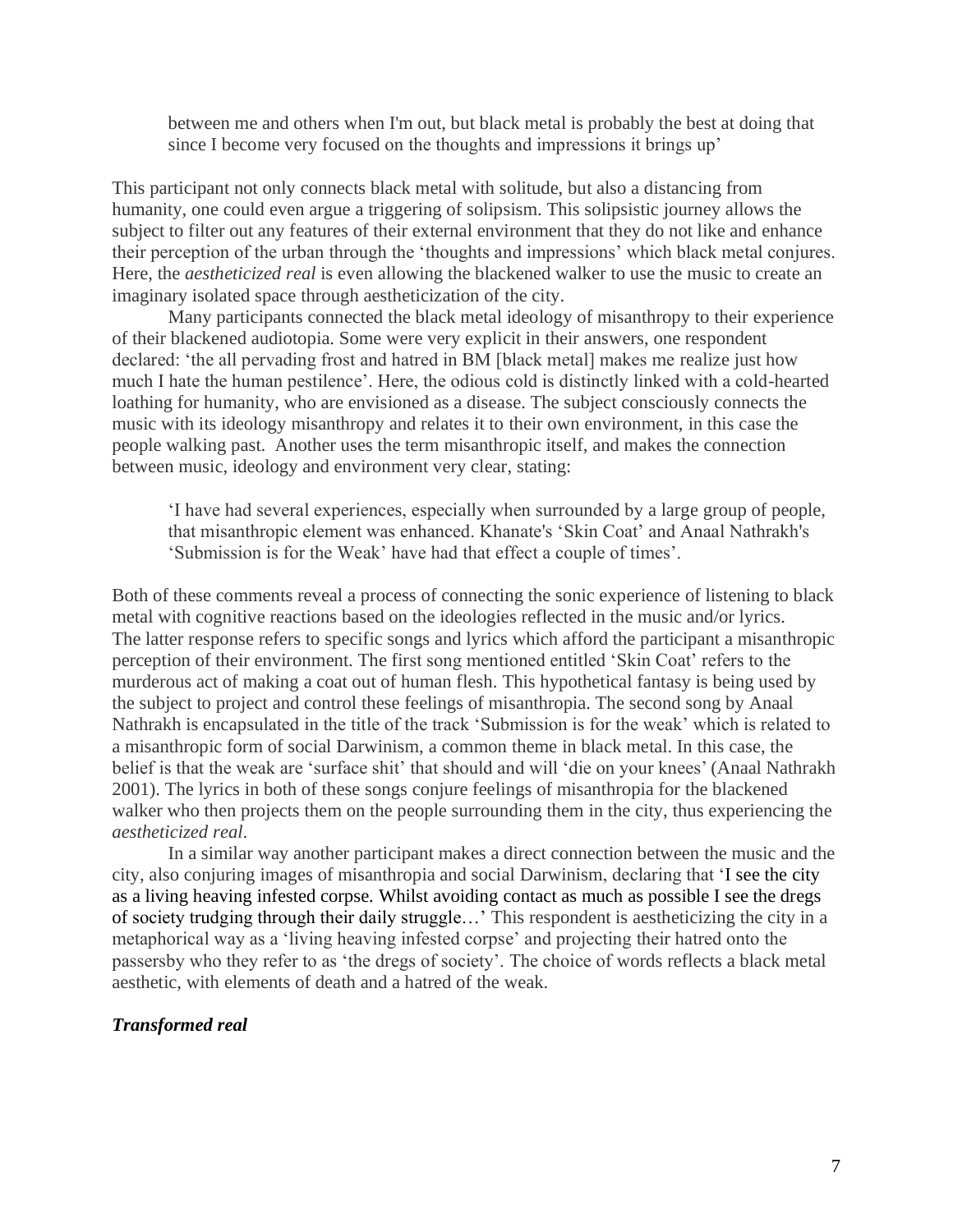Like the aestheticized real, the transformed real is relatively high on the spectrum of consciousness. The transformed real is a blended sonic-visual experience in which the blackened walker mutates the reality of the city through their music induced fantasies or imagination.

Similar to the misanthropic thoughts discussed in the previous section, one particular respondent even admitted to imagining images that emerge from these thoughts. When asked if they imagine the images/symbols that they associate with black metal when listening in the city, one subject replied:

'Absolutely. Humanity is garbage. Although I don't harbor any desire to hurt anyone, imagining some of the ferocity described in lyrics being wrought upon the city is amusing'.

Here the participant is unleashing their imagination onto the city. Black metal is inspiring them to conjure images which are then used to transform the city for a misanthropic pleasure. This seems to be a unique response to this survey. However, one can assume, that if the respondents were questioned more thoroughly on their remarks then the *transformed real* may have been a more popular experience among blackened walkers, especially those who relate to misanthropic themes.

## **SPLIT**

The split experience differs from the blend whereby the subject blends together their visual and sonic worlds, in a visually aware daydream state. Instead, the split is where the sonic imaginary and visual urban reality are split from one another in a manner that reduces the subject's attention to their visual reality. In the two experiences of the split, both the *unconscious* and *lucid imagined*, the subject zones out from their surroundings completely, either falling deep into an unconscious daydream or a vivid conscious imagined.

## *Unconscious Imagined*

In contrast to the experience of the blend, the *unconscious imagined* is very low on the spectrum of consciousness, being the closest to dreaming of the sonic-visual experiences. In the *unconscious imagined* the subject becomes unaware of their visual reality. Their mind wanders into a deep daydream state, which could be described as the unconscious mind which they enter and exit unaware of their specific thoughts. The subject of the *unconscious imagined* is almost sleepwalking, being unaware of their visual reality, while deep in their sonic imaginary. This is typified in one particular response where the subject states: 'I find myself zoning out to what I am listening to. Arriving at the destination questioning how I got here'. In the *unconscious imagined*, this participant is reaching ultimate escapism from reality, slipping deep into low spectrum consciousness with the aid of black metal music. A few participants referred to this experience in less explicit terms: 'It tends to make me less aware of what's going on around me, almost like I develop tunnel vision. I tend to get lost in my thoughts when I listen to BM [black metal]'. This participant shows a similar lack of awareness of visual reality, as they 'get lost in my thoughts', thus showing a low-level consciousness. Comparably, one participant simply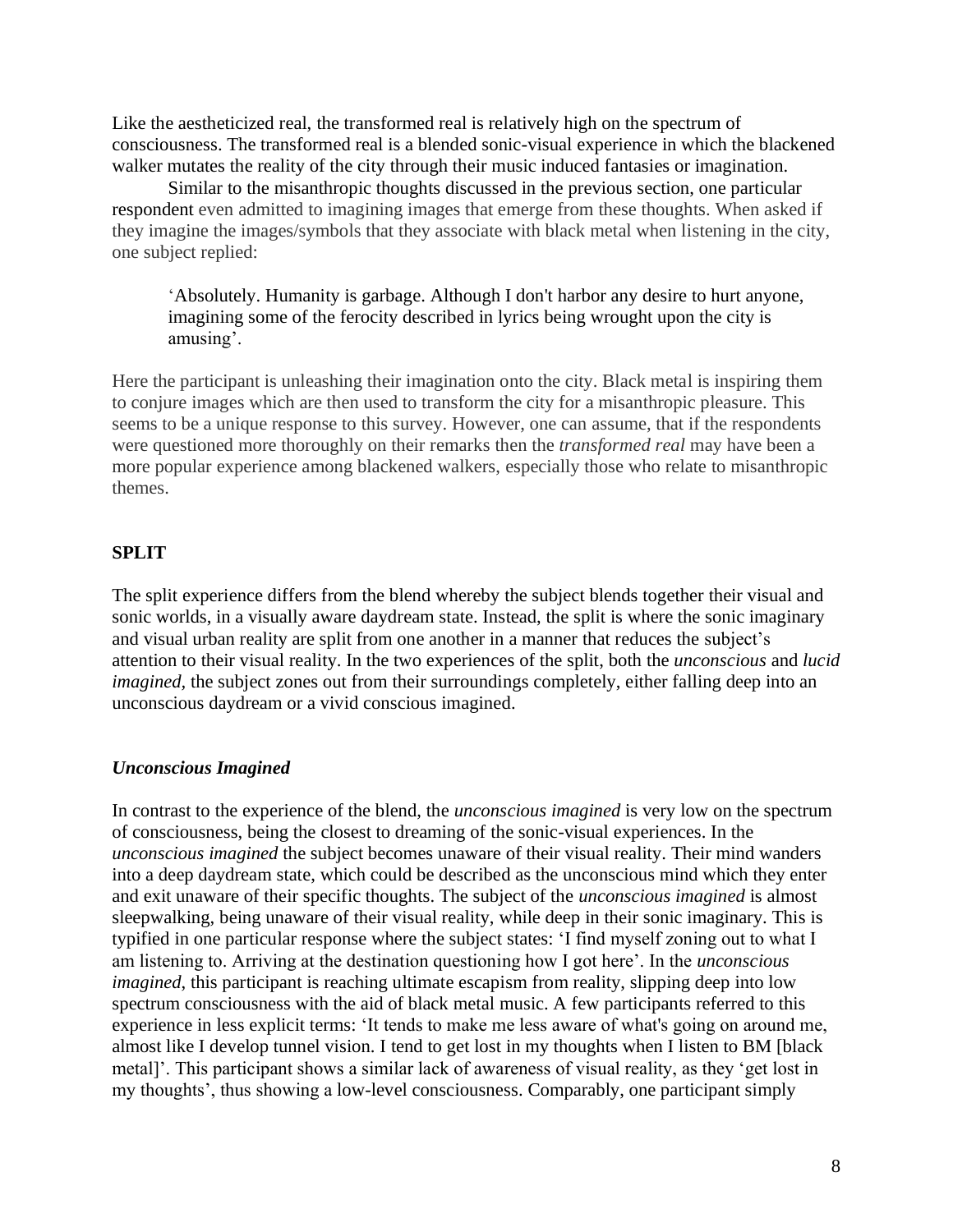stated that when listening to music that the city 'ceases to exist' and another 'The atmosphere of the music I listen to is such that it is all consuming'. Both of these responses allude to the *unconscious imagined*, being totally consumed by the music or being completely unaware of their surroundings.

### *Lucid Imagined*

While the *lucid imagined* is higher on the spectrum of consciousness than the *unconscious imagined*, it is a lot lower than the blend experience, falling somewhere between low-middle and low focus. In this state, the blackened walker is self-aware and conscious of their daydreaming although splitting their eye and ear, concentrating only on the sonic imagined. The *lucid imagined* gets its name from lucid (nighttime) dreaming, whereby one is aware they are dreaming and thus can control their dream. Like lucid dreaming, the *lucid imagined* experience is one where the subject is aware of their daydreaming state and are in the position to control their imaginations. The main difference between the two splits of the sonic and visual is the awareness of daydreaming and more importantly whether the subject remembers their thoughts and feelings from their imagined. Whereas in the *unconscious imagined* the walker arrives at their destination with no memory of what happened between one point and another, the walker in the *lucid imagined* is aware of their journey, their imagination and their surroundings. Thus, walkers who experience this split of visual and sonic can recall the fantasies that they depicted when in a blackened audiotopia.

A few participants were short and simple in their responses, although clearly demonstrating a sonic and visual split. For example:

'Black metal lets me separate my thoughts from my environment (puts me in my own bubble)',

'When I listen it's like there's an energy around and for a sec there's only you and your thoughts'.

Both of these respondents show a clear knowledge of their use of music to withdraw from the perception of their material environment. The second participant demonstrates their use of the blackened audiotopia to block out external noise to create a sonic bubble which affords them isolation from the people around them. This connects the previously analysed individualism of black metal ideology with the blackened walker's desires for an isolated and individual listening experience.

Some responses showed more complexity in the blackened walker's experience. One participant explained how their environment affects their relationship of visual reality and sonic imagined:

'If the city is quiet, I find it easy to imagine these images, but if it's busy then I find myself only connecting with the darkness of the music, and sometimes the hatred towards other people'.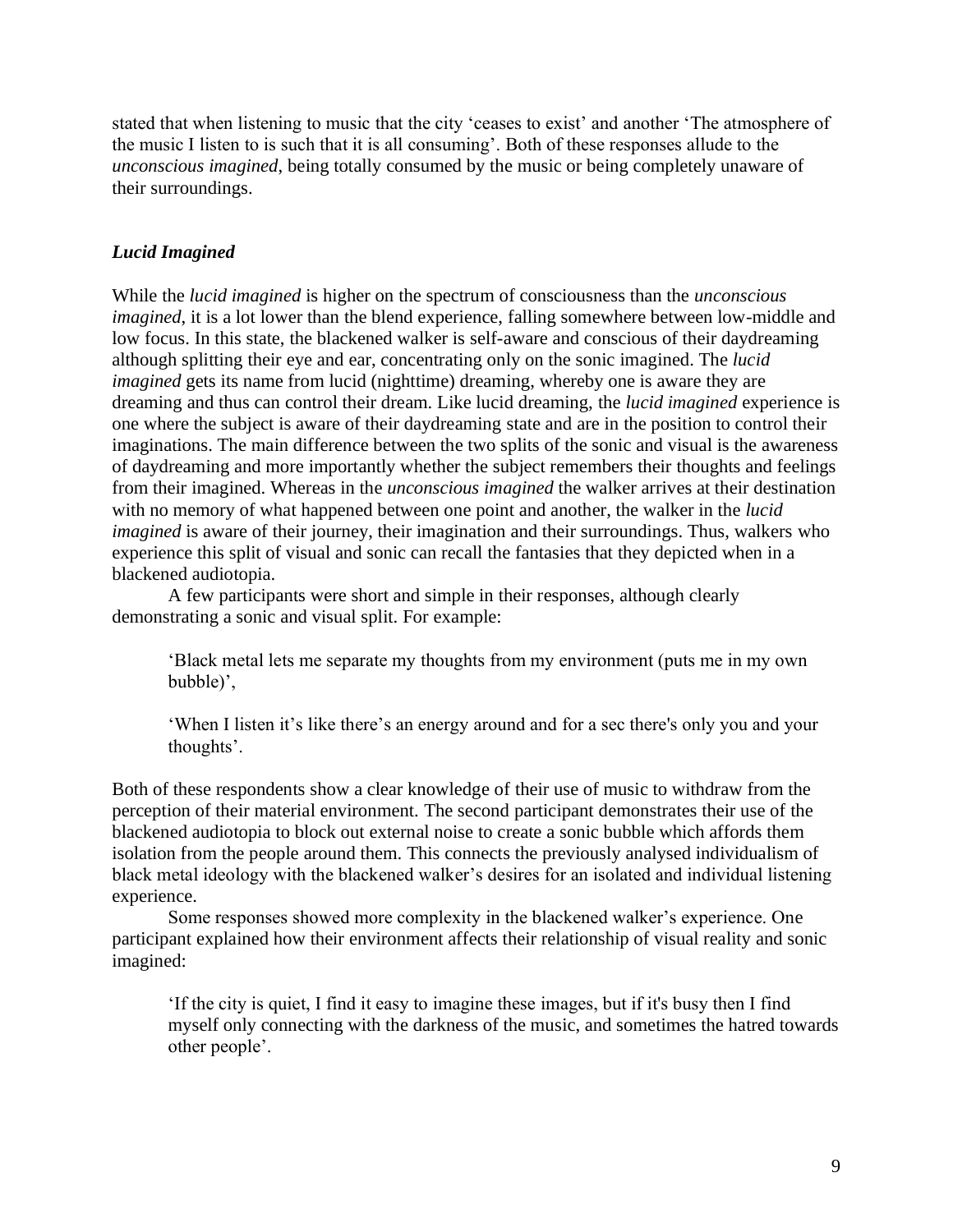This particular respondent refers to the busyness of their environment as an affective variable of whether they experience the *lucid imagined* or the *aestheticized real*. This answer is unique in its demonstration of affective variables, although one can assume that this is a common experience among headphone users as a busy street may involve more self-awareness and thus a more alert state of consciousness (blend), and a quiet street a lower state of consciousness can be slipped into as there are little external visual distractions (split).

When asked what images/symbols/ideas the participants connect to black metal, the top response was some aspect of nature, a common one being forests and differing images of winter: Nordic snow-covered landscapes. Of the other responses, the answers included images of satanism, paganism, nihilism, misanthropy, individualism and death. Along with these themes when asked whether they imagine such images when in the city listening to black metal, various comments included a rejection of the urban through an attraction to nature. Some answered simply, showing a direct connection between the music and nature, '[I imagine] Cold and forest yes'. Another comment shows a negation of the urban environment through feelings of nostalgia for nature, 'Some of it makes me nostalgic for living in the countryside and the more remote places I went to'. The relationship between the sonic imaginary and visual urban reality has split through two opposing concepts presented by the eye and the ear: thus, experiencing the *lucid imagined.* This describes the creation of a rupture in consciousness, through which the sonic imaginary and the urban visual reality are torn from one another. Prescott-Steed (2013) similarly discovered a rupture in his personal case study where he observes the fissure between his imagined Nordic landscape and his urban material reality, a split between city and nature previously mentioned. By imagining a rural landscape in place of the urban reality, the subject is rejecting the urban. Furthermore, it could be argued that all experiences of the *lucid imagined* are a conscious rejection of the urban reality, as the blackened walker prefers to escape into a music-induced imagined state rather than blend their sonic and visual experiences to aestheticize or transform the city with thought and feeling.

## **The Blackened Walker: Place and Space.**

It is important to connect the differing experiences of the relationship of sonic and visual to the experience of space. When one pictures the city dweller walking through urban space, the concept of the flâneur comes to mind. The flâneur is an observer of urban or social space who takes pleasure in gazing on passersby. Bull expresses the perspective that the flâneur is in fact in contrary position to iPod culture and the iPod user (Bull 2007: 39). He claims that the iPod user is using an audiotopia as a coping strategy, a way of dealing with 'urban chill', the spaces which we walk through and the people we pass which we are distanced and disassociated from (Bull 2007). In a general sense, I agree with Bull that the flâneur is in opposition to the headphone user. However, there are two experiences of the sonic-visual that I have observed which could be connected to that of the flâneur. The experiences of the blend, both the *transformed real* and *aestheticized real* could be argued to share attributes with the flâneur. As the flâneur is concerned with observing society, so too could the walker experiencing the blend, either aestheticizing society, or taking their observation a step further, inflicting fantasy onto the city or passersby. The complexity of the flâneur character does however weaken this connection, as the flâneur is often described as not only observing society, but also attempting to understand an individual by putting themselves in somebody else's shoes (Ekman 2013). In relation to the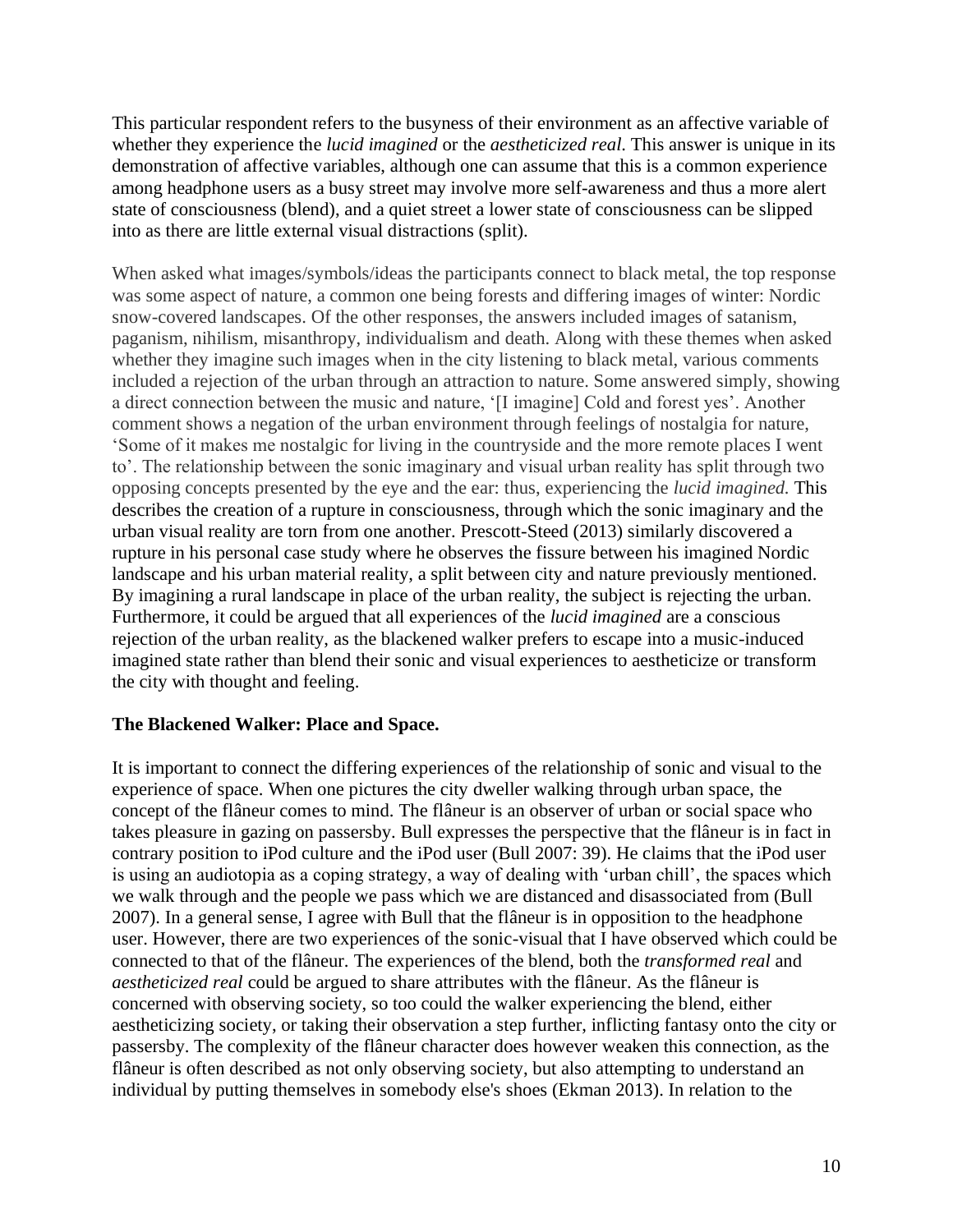blackened walker, the flâneur is contrasting, as the misanthropic walker does not attempt to understand humanity, but, instead, condemn it.

Contrary to flâneurism, blackened walkers tend to either appropriate or reject urban space. One final concept that can help to understand blackened walking is Marc Augé's 'nonplace' (1992). Nonplace is a term used to describe the spaces which are 'semiologically denuded' (Ekman 2013: 159). Nonplaces motorways and service stations, shopping centres and entertainment complexes. Blackened walkers are able to reconfigure space into non-places, stripping spaces of anthropological and cultural significance. The blend achieves the nonplace through aestheticizing or transforming the city for the subjects own pleasure, and the split through the negation of space altogether. The blend's nonplace can also be described as the dual movement of sonic deterritorialization and reterritorialization (Thibaud 2003). When the iPod user puts on their headphones sonic deterritorialization occurs, and when they apply their own musical subjective meaning to the space, the sonic reterritorialization commences. In contrast, the split's nonplace, only strips a place of meaning and then negates its significance further therefore leaving the space in a deterritorialized state.

#### **Conclusion**

The concept of blackened walking has acted as a gateway for exploration into the complex relationship of two worlds, aural and visual, imagined and material. I have constructed four categories for this sonic-visual relationship which are divided into a split or blend. The *aestheticized real* and *the transformed real* describe the two experiences of the blend. The former enhances the city with an artistically pleasing perception, perhaps matching together the coldness of black metal with urban chill, and the latter molds the city with imagined happenings, exemplified often in misanthropic fantasizing: inflicting ill upon passersby. The split is categorized as either the *unconscious imagined* or the *lucid imagined* and can be understood as a negation of the urban reality. The *unconscious imagined* defines the 'zoning out' experience, where the subject splits the sonic and visual, negating visual reality, while delving into the deep imaginary. In the *lucid imagined*, the blackened walker focuses on an imagined landscape or scenario, visualizing, for example, a dense dark forest or the hardened snow crunching under foot.

Through the analysis of the differing experiences of blackened walkers, I have observed that the majority, if not all, of the walkers engage in a blackened audiotopia as a form of escapism. These iPod users almost all long for freedom from their urban reality via a daydream state. Whether by categorizing their desires as either a need for mood maintenance, stressdecrease, or to aid misanthropic or individualistic thoughts, blackened walkers withdraw themselves from reality so to immerse themselves in a more familiar world, that of black metal. Surrounded by the music they love, in an aestheticized or imagined world, the blackened walker achieves a blackened escapism and audiotopia.

The main difference between the blackened walker and the headphone user of no specific music, is the strong link between black metal music and its ideologies and visual culture. The subjects of my survey have confirmed this link as the walkers attach the significations of the music to their aestheticization or imagination. This is typified in two examples of how black metal signification and ideology affect both the split and blend experiences: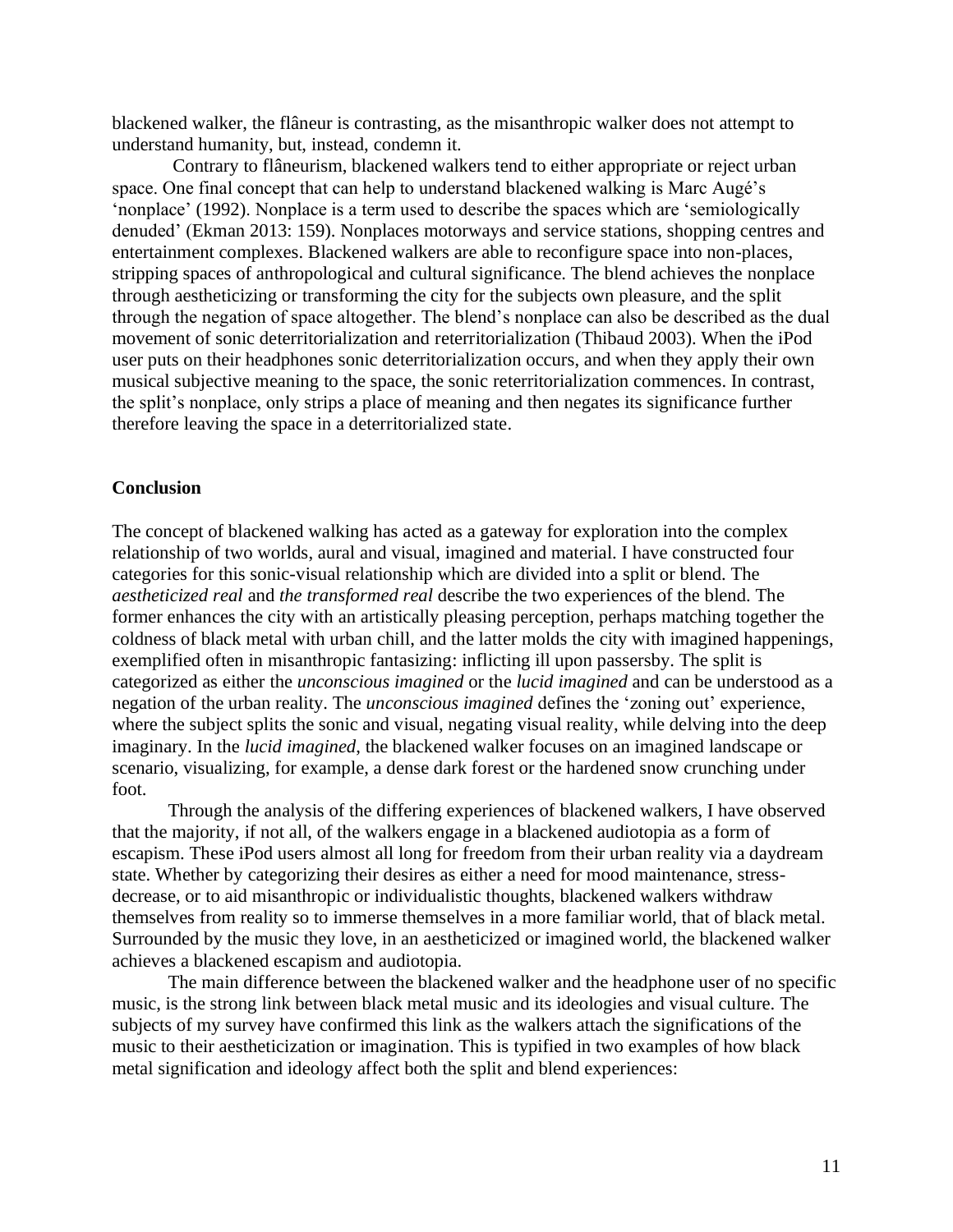'...it [listening to black metal] helps me feel both connected and disconnected from reality. In the mornings the city is pretty deserted, and I can almost imagine I'm not in the city at all and I'm somewhere else more suited to traditional "black metal imagery"'

'I often become immersed in the atmosphere of the music which affects my perception of my environment...'

Both of these examples demonstrate the connection between black metal and its ideologies and imagery, as fans of the music enter into an audiotopia stimulated by the significations of black metal music and culture.

Through categorizing the experiences of the blackened walker I hope to have shed light on the micro specific of their relationship with space and place. I have argued that the walker through either a split or blend of sonic and visual, or through a shift between both in a single experience, often strips the space through which they walk from cultural and anthropological significance in an act of sonic deterritorialization. In doing so, the space takes on a new significance as a nonplace, one that lacks semiological meaning. This allows the iPod user to either reterritorialize the space in terms of traditional black metal imagery or negate that space altogether.

In summary, the blackened walker seeks escapism from or an enhancement of reality, and achieves it through black metal listening: negating, transforming and aestheticizing urban space to create a blackened experience.

### **References**

Anaal Nathrakh (2001). *The Codex Necro*. Essex: Mordgrimm.

Augé, Marc (1992) *Non Places: Introduction to an Anthropology of Supermodernity*. London: Verso.

Bull, Michael and Back, Les. (2003) *The Auditory Culture Reader*. Oxford: Berg.

Bull, Michael (2012), 'iPod Culture: The Toxic Pleasure of Audiotopia', *The Oxford Handbook of Sound Studies,* pp.526-543.

Bull, Michael (2014), 'iPod Use, Mediation, and Privatization in the Age of Mechanical Reproduction', *Mobile Music Studies,* Sumanth Gopinath and Jason Stanyek (eds.), pp.103-117. Oxford: Oxford University Press.

Bull, Michael (2007), *Sound Moves: iPod Culture and Urban Experience*, Oxon: Routledge.

Ekman, Ulrik (2013), *Throughout: Art and Culture Emerging with Ubiquitous Computing*, Cambridge: MIT Press.

Gelernter, David (2016), *The Tides of Mind: Uncovering the Spectrum of Consciousness*, New York: Liveright Publishing Corporation.